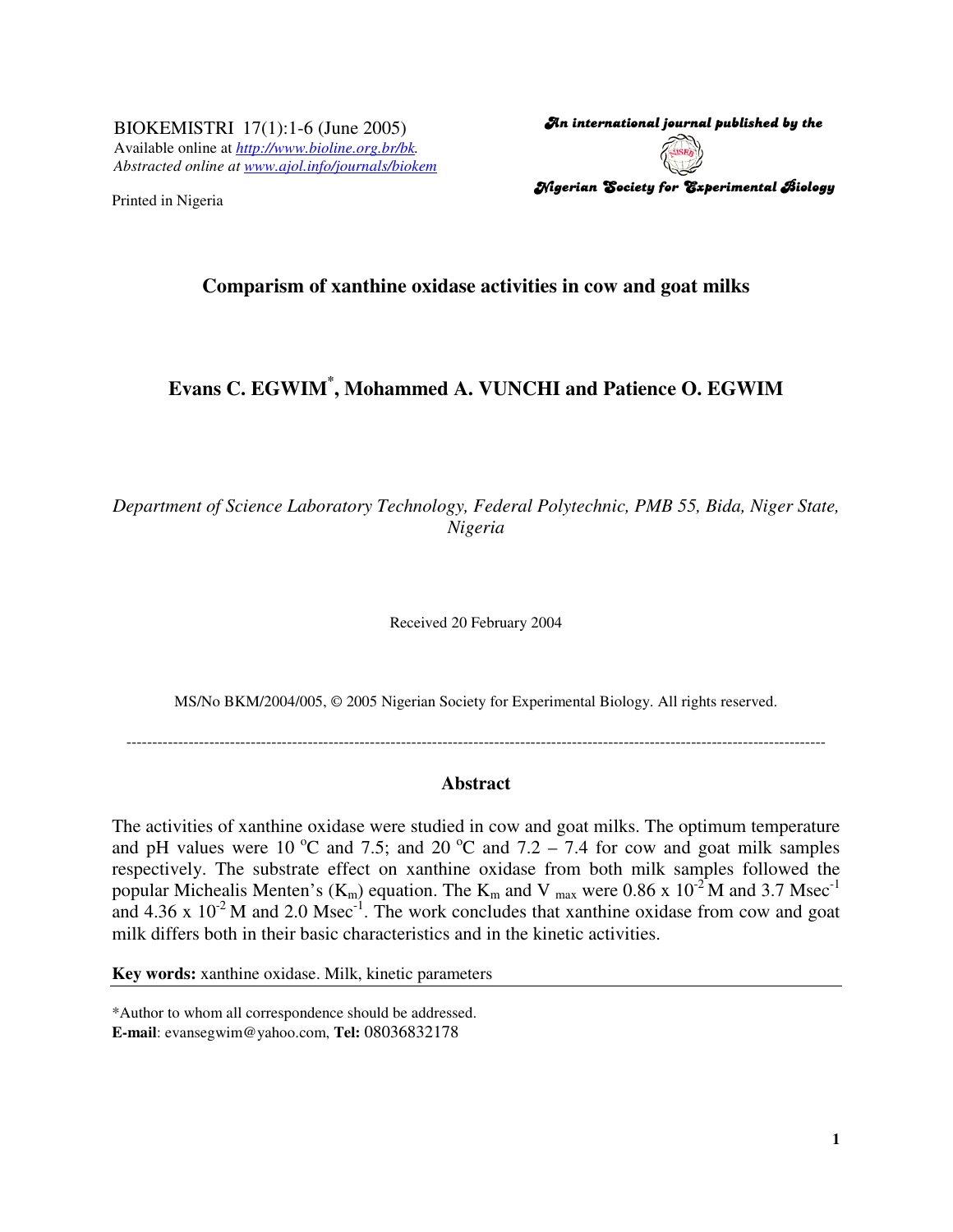## **INTRODUCTION**

Xanthine oxidase is a highly versatile enzyme that is widely distributed among species ( from bacteria to man) and within the various tissues of mammals . It is a member of a group of enzymes known as molybdenum iron – sulfur flavin hydroxylases<sup>1</sup>. Xanthine oxidase catalyses the hydroxylation of purines, and in particular xanthine to uric acid. It is one of the major enzymes involved in the catabolism of purine nucleotides. It converts hypoxanthine to xanthine and xanthine to uric  $\overline{2}$  The uric acid product from xanthine oxidase catalysis contributes to the antioxidant capacity of the blood. The reduction of  $O_2$  and  $H_2 O_2$  in the xanthine oxidase catalysis has been proposed as a central mechanism of oxidase injury in some situations<sup>3,4</sup>

$$
Hypoxanthine + O_2 + H_2 O \xrightarrow[oxidase]{xanthine} Xanthine + H_2 O_2 + O_2 ... i
$$

Xanthine +  $O_2$  +  $H_2$  O xanthine Uric acid +  $H_2 O_2$  ……..ii oxidase

Xanthine Oxidase has been implicated in several physiological and pathological cases. It has been shown to reduce Cyt  $\overline{b}$  b5 and  $\overline{p}$  – 450 in mammalian hepatic microsomes under anaerobic condition  $\frac{5}{5}$ . It has also been shown to have antiturmor activity <sup>6</sup>

Allopurinol, a competitive inhibitor of xanthine oxidase, has been used to treat gout patients<sup>7</sup>. Industrially, Xanthine oxidase been used to monitor fish freshness in fish industries 8 . Xanthine oxidase has also been immobilized to form a broke instrument for industrial and diagnostic uses <sup>9</sup>.

It is on this background of the several applications of xanthine oxidase that the present study is designed to compare the xanthine oxidase activities from different milk samples.

### **MATERIALS AND METHOD**

Cow and goat milks used for the present study were obtained from Bida, Niger state, Nigeria. Chemicals used were all reagent grades and products of BDH and sigma chemical companies, Poole St Louis USA.

## **Xanthine oxidase Assay**

Enzyme assay was carried out according to the method described by Beckman*, et al,* <sup>10</sup> which involves monitoring the rate of appearance of uric acid at 320nm according to equations i and ii

### **Calculation**

Enzyme activity in different milk samples was calculated

Unit / ml = 
$$
\frac{\Delta A}{5}
$$
 min X 100 X3ml X D  
5 min X 1.22 X 10<sup>4</sup> X 0.1ml

Where

Enzyme unit  $/m =$  activity (which is mg uric acid / minute at optimal conditions )

∆*A* / min = Change in absorbance per minute

 $D = D$ ilution factor of milk sample (10) i.e 1:10 dilution.

 $1.22 \text{ X } 10^4$  = Molar absorbance of uric acid.  $3ml = Total volume of assay solution$ 

 $0.1ml$  = Volume of milk sample.

# **Determination of concentration, pH and temperature profiles**

Enzyme assay was repeated using different substrate concentrations (0.002 to 0.120mg/ml); different pH (6.8,7.0, 7.2, 7.4, 7.6, 7.8 and 8.0) and different temperature (5 $\degree$ C,  $10^{\circ}$ C,  $15^{\circ}$ C,  $20^{\circ}$ C,  $25^{\circ}$ C,  $30^{\circ}$ C,  $35^{\circ}$ C,  $40^{\circ}$ C,  $45^{\circ}$ C, and  $50\text{ °C}$  ). This was used to determine optimum pH and temperature of xanthine oxidase activity from the different milk samples.

Lineweaver-Burk plot *v*  $\frac{1}{\sqrt{2}}$  vs  $[S]$ 1 *S* was used to

determine the kinetic parameters ( $K_m \& V_{max}$ ) of xanthine oxidase from different milk samples.

### **RESULT AND DISCUSSION**

Temperature activity profile of xanthine oxidase from cow and goat milk is shown in Fig. 1. The optimum temperatures for xanthine oxidase from cow and goat milks are  $10^{\circ}$ c and  $20^{\circ}$ C respectively. The present observation suggests that xanthine oxidase from different origin may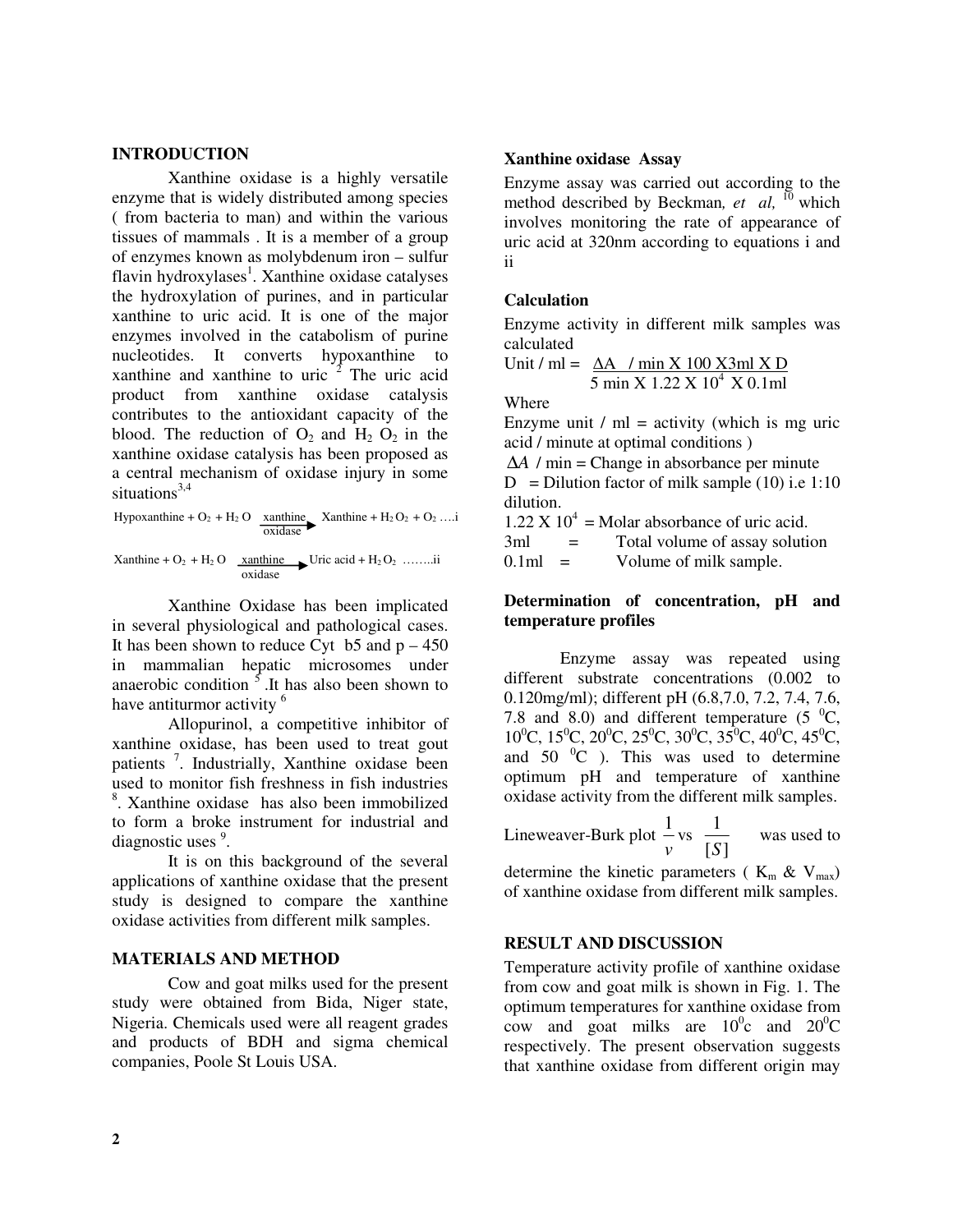

Fig. 1 Temperature activity profile of xanthine oxidase frome cow and goat milks



Fig. 2 pH -activity profile of xanthine oxidase from cow and goat m ilks



Fig. 3 Substrate-Activity profile of Xanthine oxidase from cowmilk.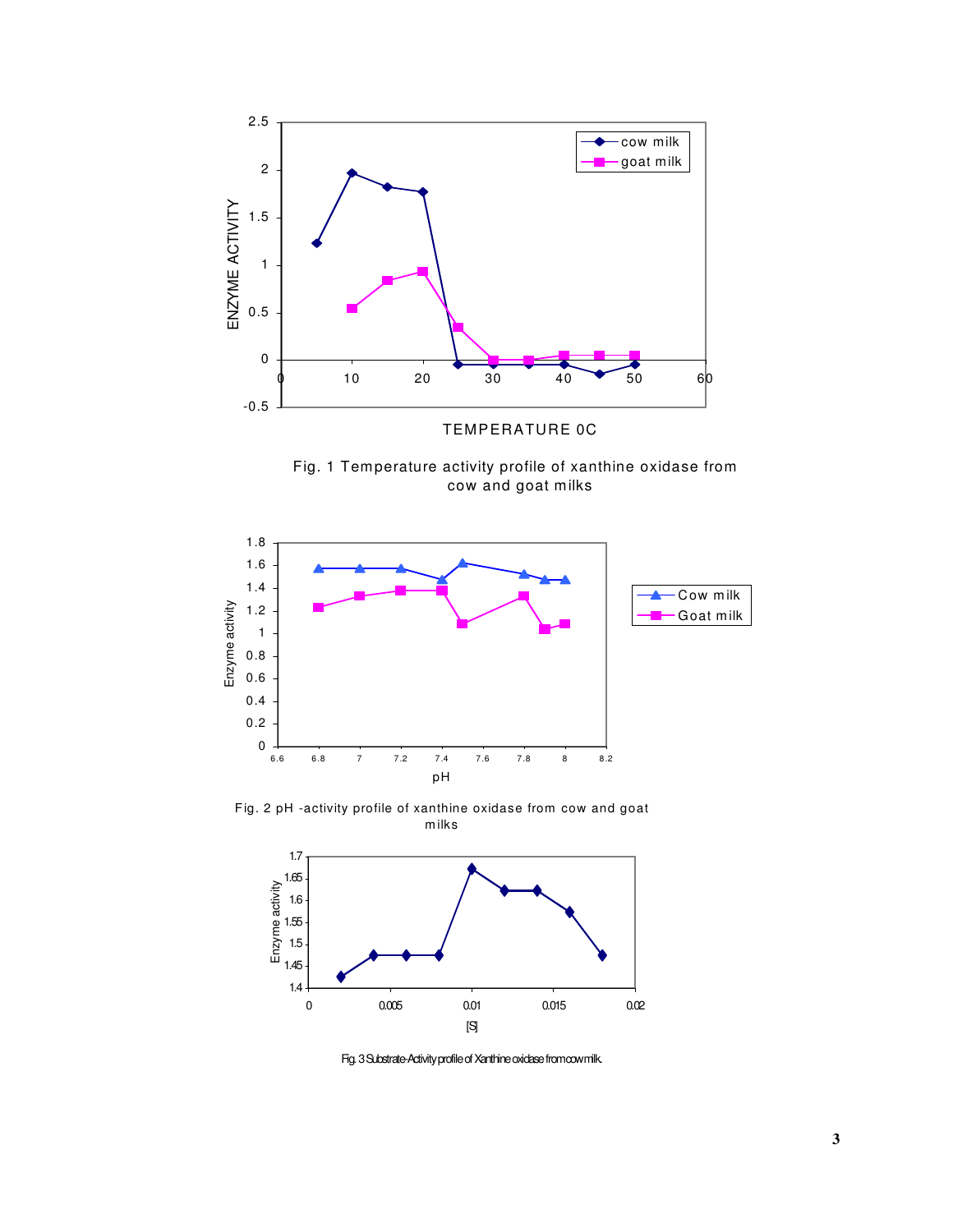

Fig.4 Substrate-Activity Profile of Xanthine oxidase from Goat milk



Fig. 5 Lineweaver-Burk plot of Xanthine oxidase for Cow milk



Fig. 6 Lineweaver-Burk plot of Xanthine oxidase from Goat milk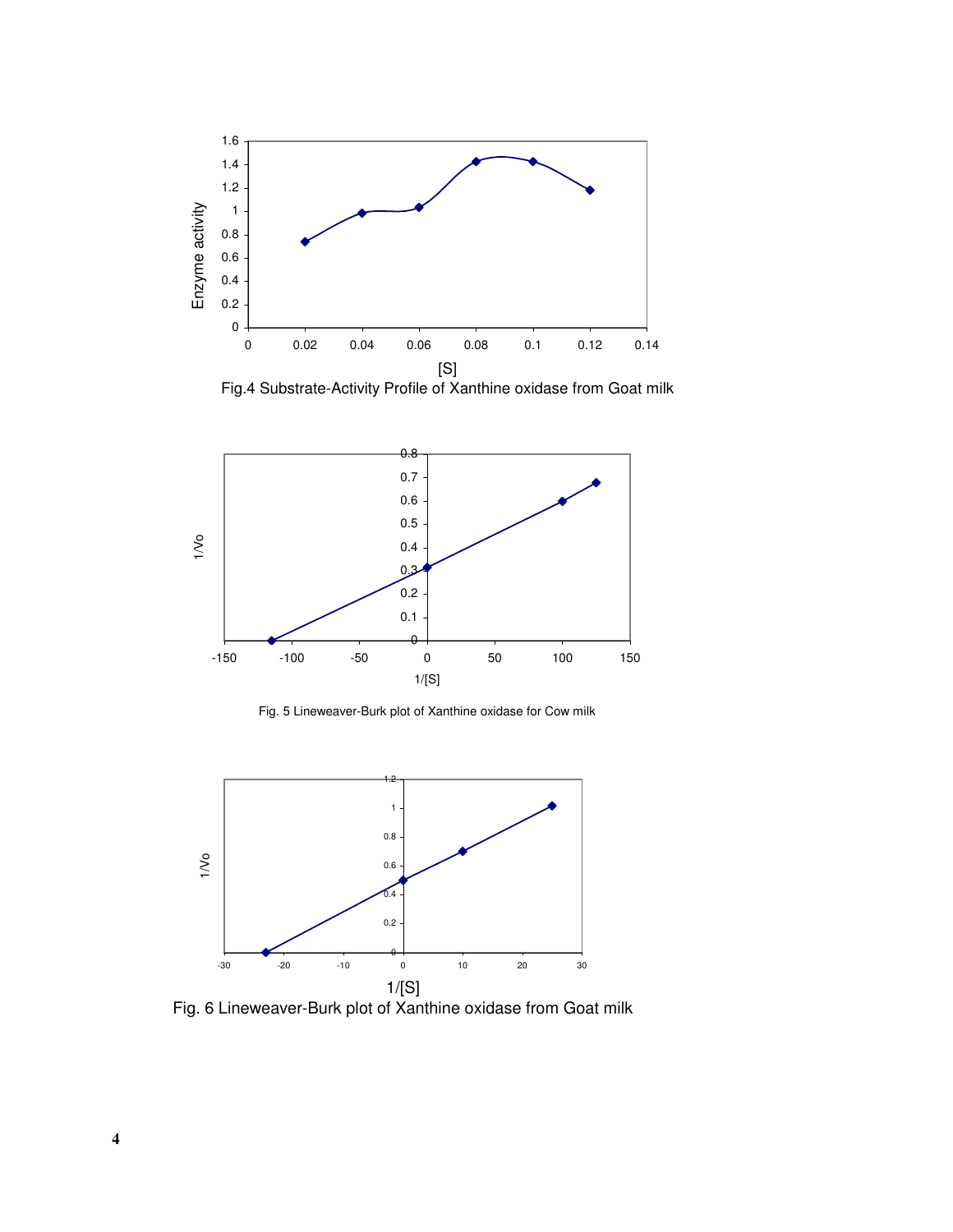differ in their basic characteristics. However, the value for optimum temperature observed for the xanthine oxidase from goat milk falls around the range of 23 <sup>0</sup>C reported by Fried *et al*, 11

It has earlier been shown that xanthine oxidase has found application in fish industries where it is used to detect fish freshness  $\frac{8}{3}$  and in medical diagnostic laboratories<sup>9</sup>. The present observation therefore suggests further that xanthine oxidase from cow milk with optimum temperature of  $10^{\circ}$ c may be more applicable to the fish industry which involves cold processes while xanthine oxidase from goat milk would be more useful in medical diagnostic laboratories which involves processes of milder temperatures.

The pH profile of xanthine oxidase from cow and goat milk is shown in Fig.2. The optimum pH observed for xanthine oxidase from cow is 7.5 while that observed for goat milk sample ranges from  $7.2 - 7.4$ . The optimum pH for xanthine oxidase from cow milk observed in the present study is in agreement with the values of 7.5 reported for xanthine oxidase for cow milk by Giller *et al* 12

The difference in optimum pH of xanthine oxidase from cow milk compared with that from goat milk as shown in the present study further reveals that xanthine oxidase from different sources differ in their basic characteristics and further suggests that xanthine oxidase from different sources may be suitable for different processes.

The substrate effect and line weaverburk plot of xanthine oxidase from cow and goat milk are shown in Fig. 3–6. The substrate activity profile observed in the present study follows the popular Michaelis – menten's formant. Xanthine oxidase from Cow milk shows a  $K_m$  value of 0.86 X 10<sup>-2</sup> M and V  $_{max}$  of  $3.17M$  sec<sup>-1</sup>, while the values observed for goat milk sample were  $4.36 \times 10^{-2}$  M and  $2.00M$  sec<sup>-1</sup> for  $K_m$  and  $V_{max}$  respectively. The observed difference in kinetic parameter confirms that xanthine oxidase from cow milk differs in their basic characteristics from xanthine oxidase from goat milk. A high  $K_m$  indicates a less stable Es complex whereas a high  $V_{\text{max}}$  indicates a high turnover rate from Es complex to product<sup>7</sup>. It is expected therefore that goat milk xanthine oxidase with higher  $K_m$  would have a less stable

Es complex thereby giving a high turnover rate, but the observed  $V_{\text{max}}$  of xanthine oxidase of goat milk is lower. This suggests that Es complex of goat milk xanthine oxidase dissociate fast but do not form products. It may therefore be that  $K_2$  of the Michaelis – menten's equation is prominent, thereby Es complex yields E+S.

E+S 
$$
\xrightarrow{K1}
$$
 ES  $\xrightarrow{K3}$  E+P...........iii  
 $\xleftarrow{K2}$ 

The observed difference in  $K_m$  and  $V_{max}$  has been attributed to the influence of changes in  $^{13}$ .

The cow milk xanthine oxidase has a high turnover rate of  $3.17 \text{ M} \text{ sec}^{-1}$ . It therefore suggests that  $K_3$  is very prominent in the activity of xanthine oxidase from cow milk. The present observation indicates that the dissociation of Es is driven forward by  $K_3$  to yield product.

The present observation further confirms that xanthine oxidase from different sources are different in their basic characteristics. This also agrees with earlier reports that xanthine oxidase from different species are different<sup>1</sup>.

This study concludes that xanthine oxidase from different species are not only different in there basic characteristics but are also different in their catalytic properties. The difference in xanthine oxidase from different milk origins suggests their difference in evolutionary perfection and may be used to for speciation. The work has also shown that xanthine oxidase from cow milk may be better applied in the fish industry while that from goat milk may be better be applied in medical diagnosis.

# **REFERENCES**

- 1. **Massey, V, Brumby, P.E, Komai, H, (1969)** Studies on Milk Xanthine Oxidase. *J. Biol Chem.* **244**: 1682 –1691
- 2. **Bray, R., Malmstran, B., and Vanngard, T; (1959)** The Chemistry Of Xanthine Oxidase 5. Electronspin Resonnance of Xanthine oxidase solutions. **Biochem. J**. **73**: 193.
- 3. **Mccord J.M., (1985)** Oxygen deriven Free Radicals in Post ischemic Tissue injury *N. Engl. J. Med*. **312**: 159 – 163